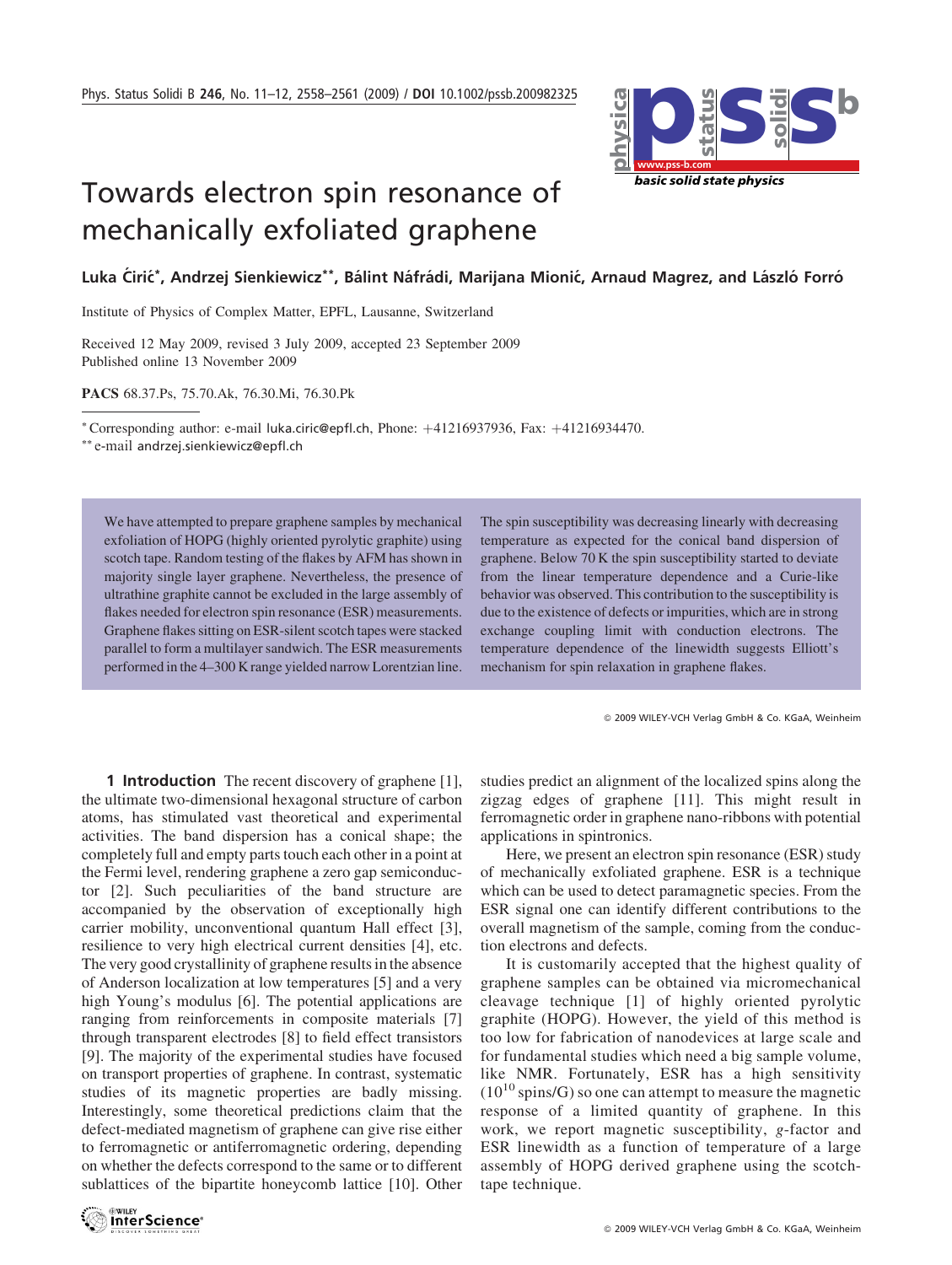2 Materials and methods For sample preparation we used HOPG and a high purity, ESR-silent 12.5 mm wide Kapton scotch tape. Firstly, a thin piece of HOPG was repeatedly pressed and removed along the scotch tape. Only pieces with optically ''non-visible'' graphitic particles were collected. To prove the presence of ultrathin graphite and graphene monolayers, occasionally the sample from the scotch tape was transferred to Si/SiO2 wafer and further characterized with AFM. A typical AFM topography is shown in Fig. 1. From these measurements the height of the layer is estimated to be  ${\sim}1.2$   $\pm$  0.2 nm which is in agreement with data from literature for a monolayer of graphene [1]. Although the representative AFM scans show good sample quality, we cannot rule out that the large assembly contains not only monolayers of graphene but also ultra-thin graphite flakes. For simplicity, hereafter we use the term graphene for our sample, keeping in mind the possible contamination with ultrathin graphite.

A large number of such scotch-tape pieces were "sandwiched" for ESR measurements. The obtained macroscopic sample was placed in a 2.9 mm ID and 4 mm OD quartz tube (see sketch in Fig. 2), which was sealed under vacuum. Low temperature ESR measurements were performed using a standard X-band ESR spectrometer equipped with a helium gas-flow cryostat for low temperature measurements.



Figure 1 (online color at: www.pss-b.com) AFM topography acquired for a graphene flake deposited on  $SiO<sub>2</sub>$  substrate after its removal from the Kapton tape. The brighter region in the upper right side is the graphene layer. The height profile (lower image) was done along the line marked on the image.



Figure 2 (online color at: www.pss-b.com) Sketch of the sample configuration for ESR measurement: layers of graphene flakes on scotch tapes are placed in the 4 mm  $OD \times 2.9$  mm ID ESR capillary.

3 ESR results and discussion The ESR measurements were performed in the temperature range of 4–300 K. Except for very low temperatures (4–20 K), we have found a single Lorentzian line. (In the case of bulk graphite the ESR line is Dysonian due to the skin effect.) A typical spectrum measured at  $T = 150$  K is shown in Fig. 3. The spin susceptibility, proportional to the double integrated ESR line, reveals a temperature dependence close to the expected one for graphene (Fig. 4), that is  $\chi \sim T$ . However, as seen in Fig. 4, at temperatures below 70 K,  $\chi$  increases revealing a Curie-like behavior. Since we observe a single ESR line (above  $20 K$ ) we interpret this as the strong coupling limit between paramagnetic defects and conduction electrons in graphene. It is difficult to give an absolute value for the spin susceptibility, since we cannot measure the mass of the sample. If we suppose that at 300 K  $\chi$  is in the range of  $1 \times 10^{-8}$  emu/g measured for graphite or multi walled carbon nanotubes (MWCNTs), than the Curie tail corresponds to  $4 \times 10^{16}$  spins/cm<sup>3</sup>. This defect concentration is two orders of magnitude lower than that measured for MWCNTs [12]. This confirms a relatively low concentration of defects and localized states of pristine graphene compared to other carbon nanostructures. After the subtraction of the Curie contribution a T-linear susceptibility is observed in the entire temperature range (blue squares in Fig. 4).

This behavior correlates with the graphene's conical band dispersion having the Fermi level in the vicinity of the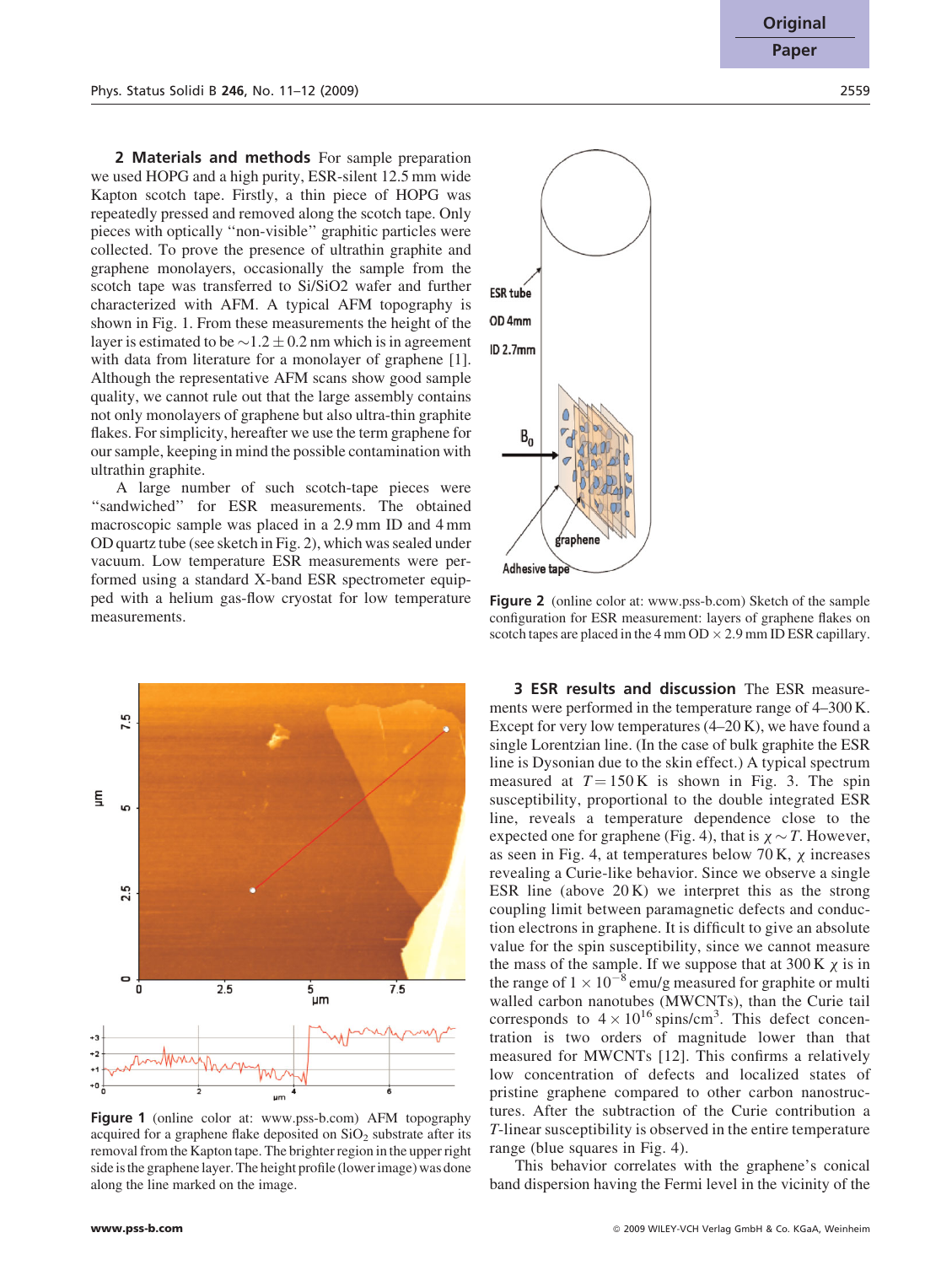



Figure 3 (online color at: www.pss-b.com) Typical ESR line recorded at 150 K for the assembly of stacked graphene flakes. The ESR line has a Lorentzian shape; it is centered on  $g \sim 2$ , having a linewidth of 6.5 G.

neutrality point. Assuming that Zeeman energy is much smaller than  $k_BT$  and that temperature is low enough that we are in the linear dispersion regime, it is simple to show that the susceptibility follows linear variation with temperature:

$$
\chi \approx (\mu_B^2 g / \pi \alpha) k_B T
$$

where  $\alpha$  represents the slope of the band dispersion in  $k$ space.

We have to notice, that the finite intercept at  $T = 0$  of our data is in disagreement with the above description. This discrepancy may come from the ''contamination'' of graphene with ultrathin graphitic flakes, or from an unintentional doping of graphene. At this point we cannot pinpoint the origin of this ''non-graphene-like'' contribution to x.

The very weak T-dependence of  $\Delta H$  in the T-range where defects do not interfere with the conduction electrons (see Fig. 5), corroborates well with the weak T-dependence of the electrical resistivity [13]. Namely, Tan et al. have reported a 10% increase of resistivity between 300 K and 30 mK at the neutrality point, and 35% decrease in the n-doped regime. We cannot determine the Fermi level for our sample, nevertheless the fact that  $\chi$  follows a linear T-dependence suggests that we are close to the neutrality point. We can safely presume that the resistivity of our sample has also a weak T-dependence. This observation would suggest that the spin relaxation in graphene is governed by the Elliott mechanism like in conventional metals [14]. From the CESR linewidth we can determine the characteristic spin-lattice relaxation time of the system. Assuming  $1/T_1 = 1/T_2$  $=\gamma_e\Delta H$ , where  $\gamma_e = 28.0$  GHz/T is the electron gyromagnetic ratio,  $1/T_1$  electron spin-lattice relaxation rate, and  $1/T_2$ is the spin-spin or transversal relaxation rate, we find that  $T_1$ relaxation time is of the order of 55 ns deduced from 6.5 G of  $\Delta H$  at 150 K. This value clearly differs from the spin lifetime



Figure 4 (online color at: www.pss-b.com) Temperature dependence of the spin susceptibility of graphene: the overall spin susceptibility (red squares) and the spin susceptibility after the subtraction of the Curie contribution (blue squares). The inset shows the sketch of theconical band-structuremodelinthe vicinity ofthe neutrality point in graphene.



Figure 5 (online color at: www.pss-b.com) Temperature evolution of the ESR linewidth of graphene. The temperature independent contribution is coming from the conduction electrons while the slight broadening starting around 70 K is due to the dipolar broadening coming from localized spins.

of 100 ps obtained by Tombros et al. [15] in a field effect transistor geometry. It is difficult to find the source of this discrepancy, but it is possible that in their case the substrate has a strong effect on the spin-flip process.

The strong coupling of the defects to the conduction electrons at low temperatures affects the ESR linewidth as well. In the temperature range 4–70 K, the ESR linewidth diminishes from 9 to  $\sim 6.5$  G (Fig. 5) on heating which could be interpreted as motional narrowing of the dipolar linewidth of localized spins.